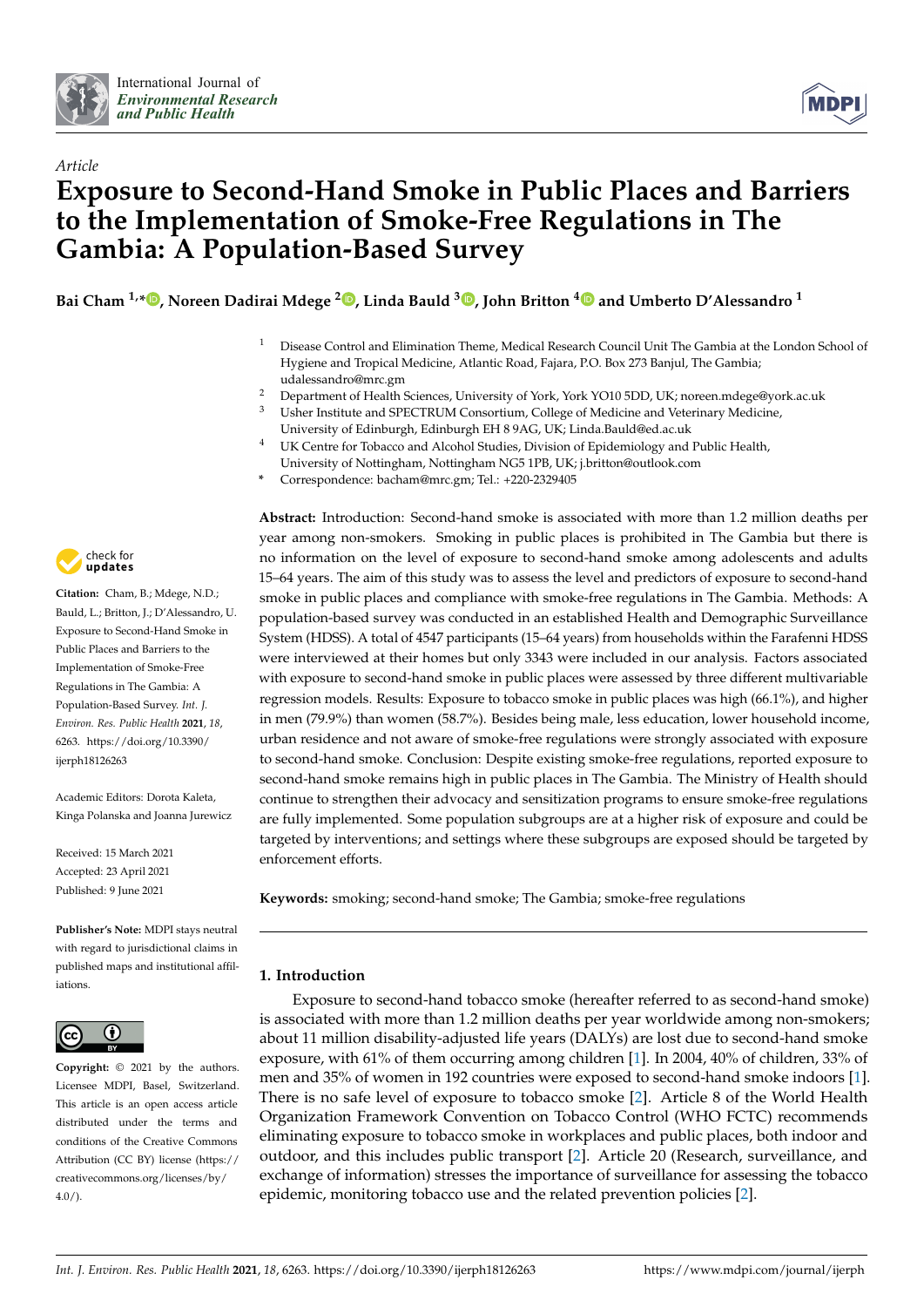The Gambia's 2017 Global Youth Tobacco Survey (GYTS) found that 61.8% of students aged 13–15 years were exposed to second-hand smoke in enclosed public places [\[3\]](#page-10-2). A recent survey in secondary schools also reported a high prevalence of second-hand smoke exposure among young people aged 12–20 years in The Gambia: 59.2% for indoor public places and  $61.4\%$  for outdoor public places  $[4]$ . There are several regulations and policies on tobacco control in The Gambia, including the Prohibition of Smoking in Public Places Act [\[5\]](#page-10-4). The Tobacco Control Act 2016 was adopted in December 2016 and it came into force in July 2018 [\[6\]](#page-10-5). The Tobacco Control Regulations 2019 [\[7\]](#page-10-6), which supports the enforcement of the Tobacco Control Act 2016, was signed and gazetted in August 2019. Based on the existing international treaties and local regulations, the country has the legal obligation and instruments to protect the public from exposure to tobacco smoke. However, despite the numerous achievements in tobacco control as highlighted above, there are still gaps especially on the implementation of smoke-free regulation in The Gambia. Article 20 of the WHO FCTC (Research, surveillance, and exchange of information) stresses the importance of surveillance for assessing the tobacco epidemic, monitoring tobacco use and the related prevention policies including those for the protection of the public and non-smokers, and the level of compliance and the barriers to the implementation of the tobacco control regulations [\[2\]](#page-10-1). The aim of this study was to address this critical evidence gap by assessing, for the first time, the level and predictors of exposure to second-hand smoke in indoor and outdoor public places among both adolescents and adults, and compliance with smoke-free regulations in The Gambia.

## **2. Materials and Methods**

# *2.1. Study Setting and Design*

The study was conducted in The Gambia from 20 January to 26 March 2020 as part of the Farafenni Health and Demographic Surveillance System (HDSS) which was established in October 1981 by the Medical Research Council Unit The Gambia (MRCG) and is updated every four months [\[8\]](#page-10-7). The HDSS is in the North Bank Region about 170 km from the capital, Banjul; includes the provincial town of Farafenni and 22 peri-urban and 40 rural villages; and covered a population of 59,910 individuals at the time of data collection. Farafenni town and the peri-urban villages were included in July 2002 and designated the "urban demographic surveillance area" [\[8\]](#page-10-7). All residents are part of the HDSS except the military staff, students attending boarding schools and staff of the Ministry of Health from other regions but in the North Bank Region on postings. Entry to the HDSS is through initial enumeration, birth, or immigration [\[8\]](#page-10-7). Individuals 15–64 years old were randomly selected from the HDSS database and interviewed at home.

## *2.2. Study Instrument/Questionnaire*

In addition to the HDSS routine information (age, gender, education, marital status, ethnicity, and residence), household income, current and past smoking status, awareness of the tobacco control regulations, exposure to second-hand smoke and several other variables (not included in this analysis) were also collected. We adapted questions from the tobacco component of the WHO STEP survey questionnaire [\[9\]](#page-10-8), as well as the Global Adults Tobacco Survey (GATS) questionnaire [\[10\]](#page-10-9). The questionnaire was translated into Wolof and Mandinka, the two main local languages, and then pilottested. Interviews were carried out by trained field workers and data electronically captured using the Research Electronic Data Capture (REDCap; [https://projectredcap.](https://projectredcap.org/software/) [org/software/](https://projectredcap.org/software/) (accessed on 28 November 2019)) with tablets and mobile phones programmed with the data collection app.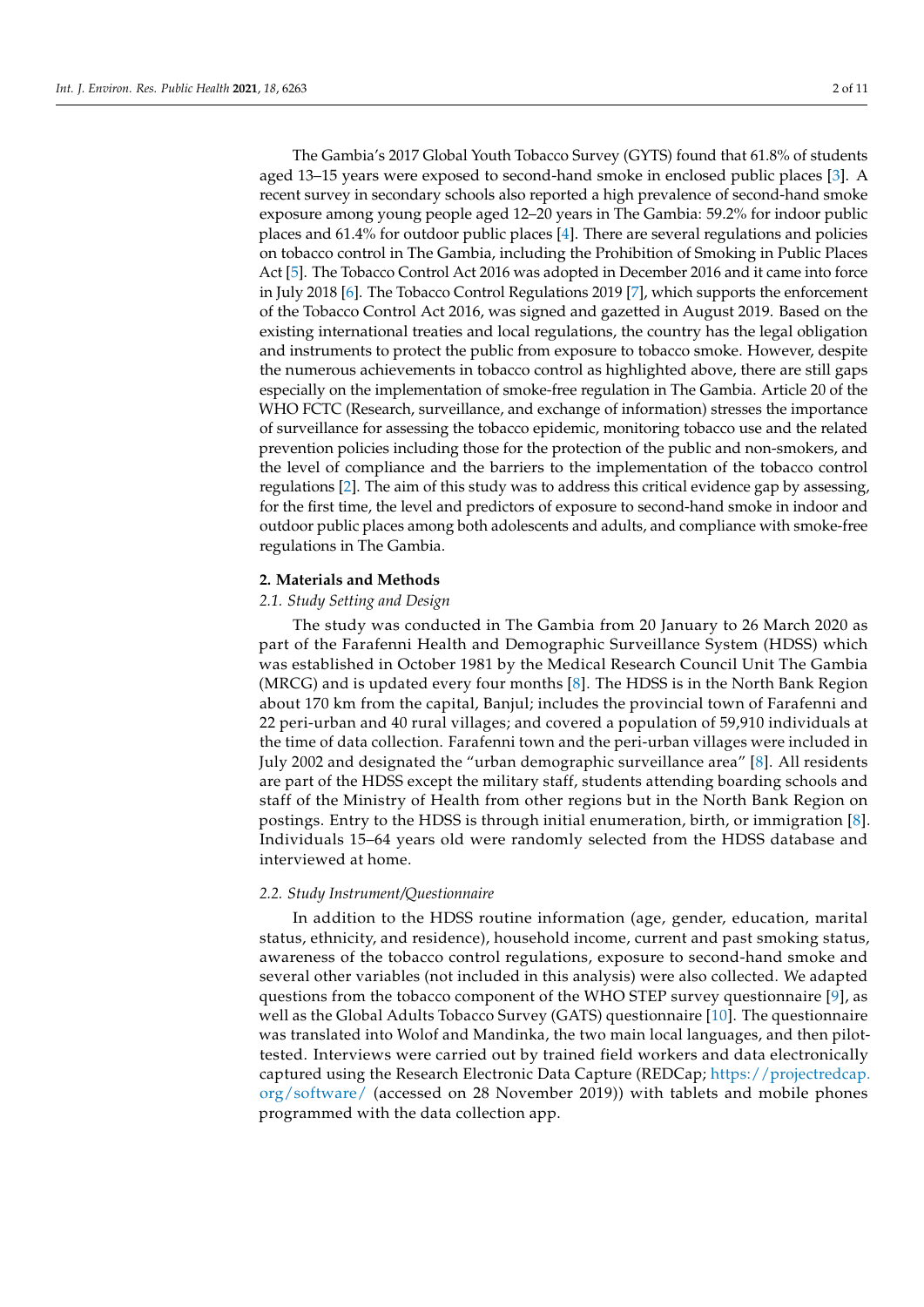## *2.3. Sampling Framework and Sample Size*

The target population, i.e., 15–64-year-old individuals, represented about half (51.1%) of the total population covered by the Farafenni HDSS. The sample size was estimated assuming the prevalence of smoking was 20%, based on a national prevalence of 15.6% [\[11\]](#page-10-10), a margin of error of 5%, and a design effect of 1.5 [\[9\]](#page-10-8). In addition, since the response rate from the last national STEP survey in The Gambia was 79%, and to adjust for non-response and increase the power, the sample size was increased by 20%. This resulted in a sample size of 4613 which was increased to 6000 to allow for emigration and non-response.

A multistage sampling technique was applied using the three levels of residence within the HDSS (urban, semi-urban, and rural). At the first stage, a total of 42 urban, semi-urban and rural villages were randomly selected. Stage two involved sampling of households within the selected villages. There are 3727 compounds and 6037 households within the Farafenni HDSS. The average household size is 10 and, on average, there are five 15–64- year-old individuals per household; a total of 2532 households were randomly selected from the HDSS database. In stage three, one to five people between the ages of 15–64 years were initially randomly selected per household proportional to the size of the household, for a total of 6000. Due to seasonal migration, some selected individuals were unavailable. Therefore, one month after starting the data collection process, 2856 additional individuals were randomly selected, resulting a total sample of 8856 individuals. We were only able to interview 4547 but our analysis was restricted to 3343 participants with complete information.

## <span id="page-2-0"></span>*2.4. Exposure and Outcome Measures*

The outcome variable was self-reported exposure to second-hand smoke in public places. For indoor exposure, a participant was defined as exposed if he/she responded yes to the question: "Did anyone smoke in your presence, inside any enclosed public place, other than your home (such as school, shops, restaurants, police stations, hospitals, public institutions/offices, shopping malls, video clubs/movie theatres etc.) during the past 30 days?" A similar question relating to outdoor public places was asked: "Did anyone smoke in your presence, at any outdoor public place other than your home (such as car park, football field, markets, bantabas, wrestling arenas) during the past 30 days?"

The exposure variables were demographic variables including age, gender, ethnicity, residence, education, marital status, and household income. We also included awareness of regulation on smoking in public places which was assessed by asking the following question: "Are you aware of the law prohibiting smoking in public places in The Gambia?"

## *2.5. Data Management and Analysis*

Immediately after the data collection, the data were cleaned, coded, and analysed using Stata 16. Descriptive statistics were used to describe the socio-demographic characteristics of the respondents, the level of compliance with smoke-free regulations and the prevalence of exposure in both indoor and outdoor public places. We estimated the prevalence of exposure to second-hand smoke in both indoor and outdoor public places by our variables of interests as highlighted in Section [2.4.](#page-2-0) Multivariable logistic regression analysis was performed to determine the sociodemographic factors associated with exposure to second-hand smoke in indoor and outdoor public places. We did not conduct multiple imputation for the missing data and hence conducted complete case analysis in all our regression models. Due to inherent difference in policy implications, three separate models for indoor, outdoor, and indoor and/or outdoor public places were run. We used confidence intervals and *p*-values in both the descriptive and multivariable regression analysis to determine level of significance.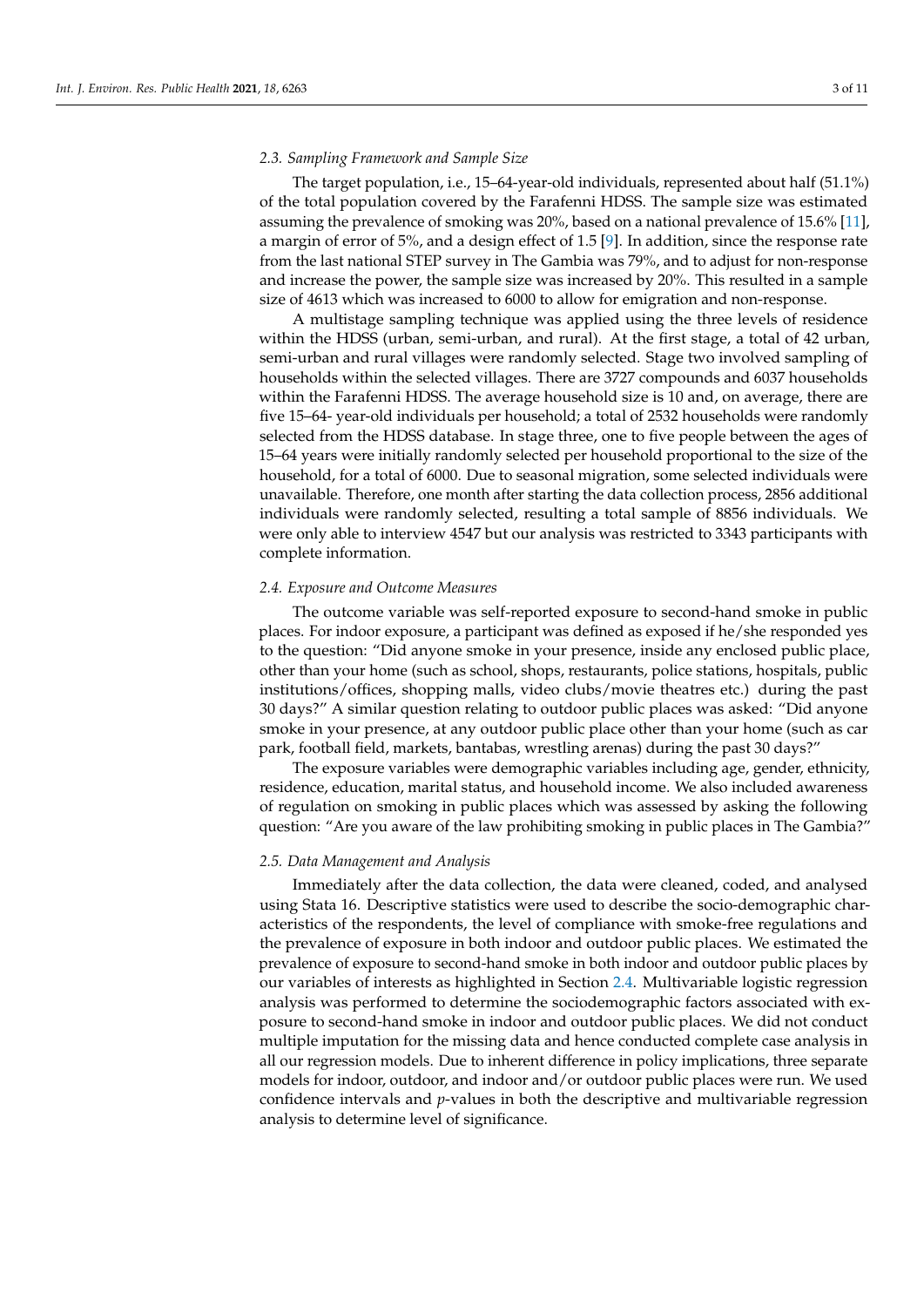# **3. Results**

Out of the 8856 sampled participants, 4547 responded to the survey while 16 declined to participate. The rest were either absent at the time of our visits or were not reached due to the early suspension of fieldwork activities because of COVID-19. Our analysis was restricted to 3343 individuals with complete information on the key variables. The mean age was  $34.6 \pm 14.5$  years; more than two thirds (64.9%) of the respondents were females, 42.0% lived in urban areas, 48.9% in rural areas and 9.1% in semi-urban areas (Table [1\)](#page-4-0). Most of the participants (64.9%) were married and only 10.7% had senior secondary or a higher level of education (Table [1\)](#page-4-0).

| Variable               | ${\bf N}$       | $\%$ |
|------------------------|-----------------|------|
| Age group              |                 |      |
| $15 - 24$              | 1101            | 32.9 |
| $25 - 34$              | 679             | 20.3 |
| $35 - 44$              | 616             | 18.4 |
| $45 - 54$              | 514             | 15.4 |
| $55 - 64$              | 433             | 13.0 |
| Mean age               | $34.6 \pm 14.5$ |      |
| <b>Sex</b>             |                 |      |
| Male                   | 1175            | 35.2 |
| Female                 | 2168            | 64.9 |
| Residence              |                 |      |
| Rural                  | 1634            | 48.9 |
| Semi-urban             | 305             | 9.1  |
| Urban                  | 1404            | 42.0 |
| Marital status         |                 |      |
| Single (Never married) | 989             | 29.6 |
| Married                | 2222            | 66.5 |
| Divorced/Separated     | 38              | 1.1  |
| Widowed                | 94              | 2.8  |
| Ethnicity              |                 |      |
| Wollof                 | 1569            | 46.9 |
| Fula                   | 716             | 21.4 |
| Mandinka               | 920             | 27.5 |
| Others                 | 138             | 4.1  |
| Education              |                 |      |
| No formal education    | 284             | 8.5  |
| <b>Lower Basic</b>     | 288             | 8.6  |
| Upper Basic/Jun Sec    | 384             | 11.5 |
|                        |                 |      |

**Table 1.** Characteristics of study participants (*n* = 3343).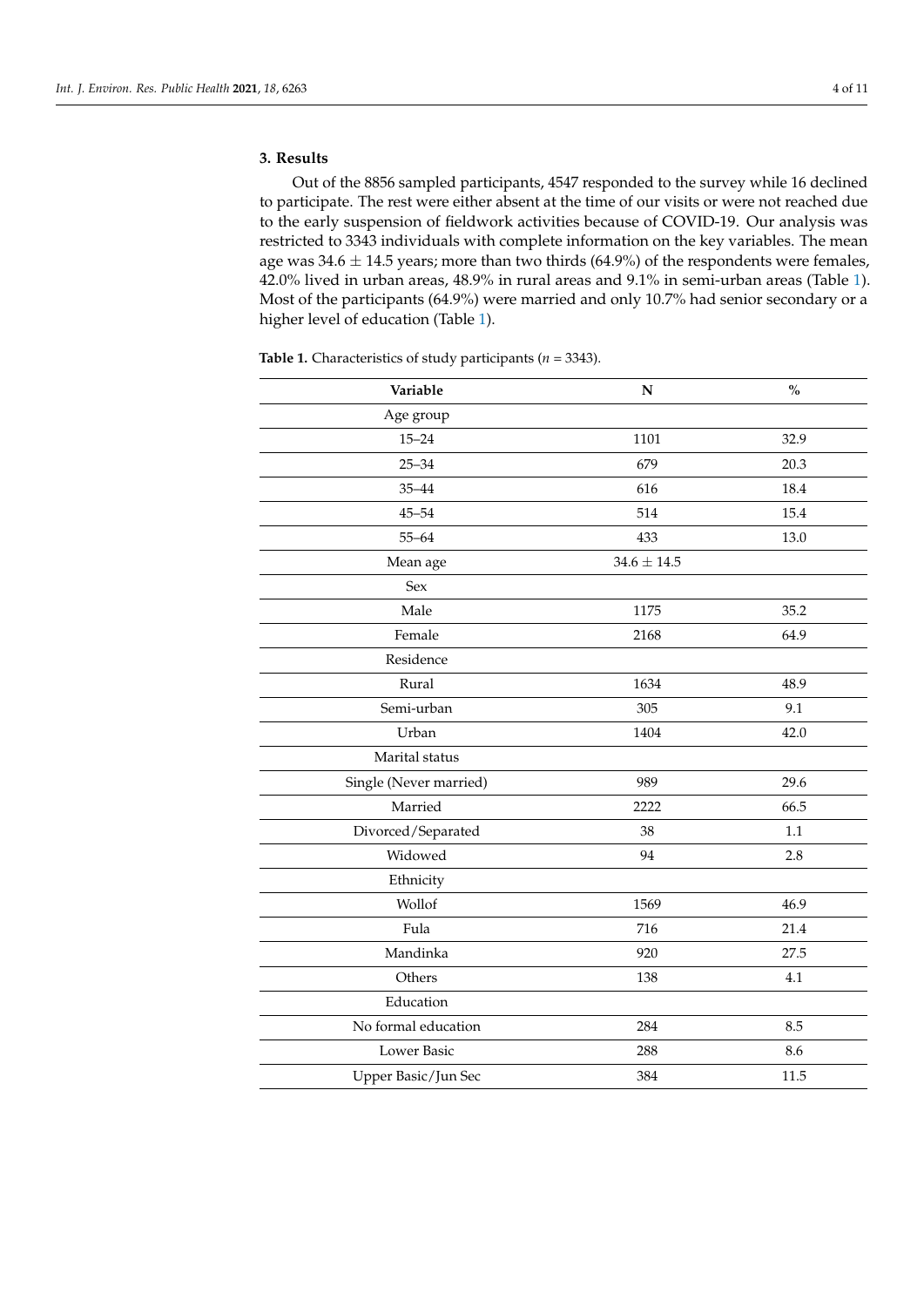| Variable                                   | $\mathbf N$ | $\%$ |
|--------------------------------------------|-------------|------|
| Senior Sec/College/Uni                     | 358         | 10.7 |
| Madrassa                                   | 655         | 19.6 |
| Quranic school                             | 1349        | 40.4 |
| Senegalese                                 | 25          | 0.8  |
| Household income (in Dalasi)               |             |      |
| <b>Under 10,000</b>                        | 640         | 19.1 |
| 10,000-19,999                              | 508         | 15.2 |
| 20,000-29,999                              | 383         | 11.5 |
| 30,000-39,999                              | 266         | 8.0  |
| 40,000 - 50,000                            | 722         | 21.6 |
| Do not know                                | 824         | 24.7 |
| Current smoking                            |             |      |
| Yes                                        | 177         | 5.2  |
| No                                         | 3166        | 94.7 |
| Awareness of smoking in public regulations |             |      |
| Aware                                      | 2095        | 62.7 |
| Not aware                                  | 1248        | 37.3 |

<span id="page-4-0"></span>**Table 1.** *Cont.*

The prevalence of smoking was 5.2% and significantly higher among males compared with females (14.7% vs.  $0.2\%$ ,  $p < 0.001$ ). Awareness of the regulation that prohibits smoking in public places was moderate, 62.7%, and significantly higher among current smokers than in non-smokers (85.3% vs. 61.4%,  $p < 0.001$ ). Half of the participants (50.9%) were not aware of the regulation that protects children from exposure to tobacco, including sale of tobacco to minors. Almost all respondents (98.1%) supported the law that prohibits smoking in public places.

# *3.1. The Prevalence of Exposure to Second-Hand Smoke*

The prevalence of exposure to second-hand cigarette smoking was higher in outdoor (61.3%) than indoor (52.8%) public places. Overall, 66.1% of the participants were exposed, with little variation by age (Figure [1\)](#page-5-0). Levels of exposure were significantly higher in males than in females in all settings (indoor exposure 63.7% in males vs. 46.9% in females, *p* < 0.001; outdoor exposure: 75.6% in males vs. 53.5% in females, *p* < 0.001). In addition, exposure was higher among urban than rural residents, both indoors (46.1% vs. 57.7%, *p* < 0.001) and outdoors (54.1% vs. 66.8, *p* < 0.001) (Figure [2\)](#page-5-1).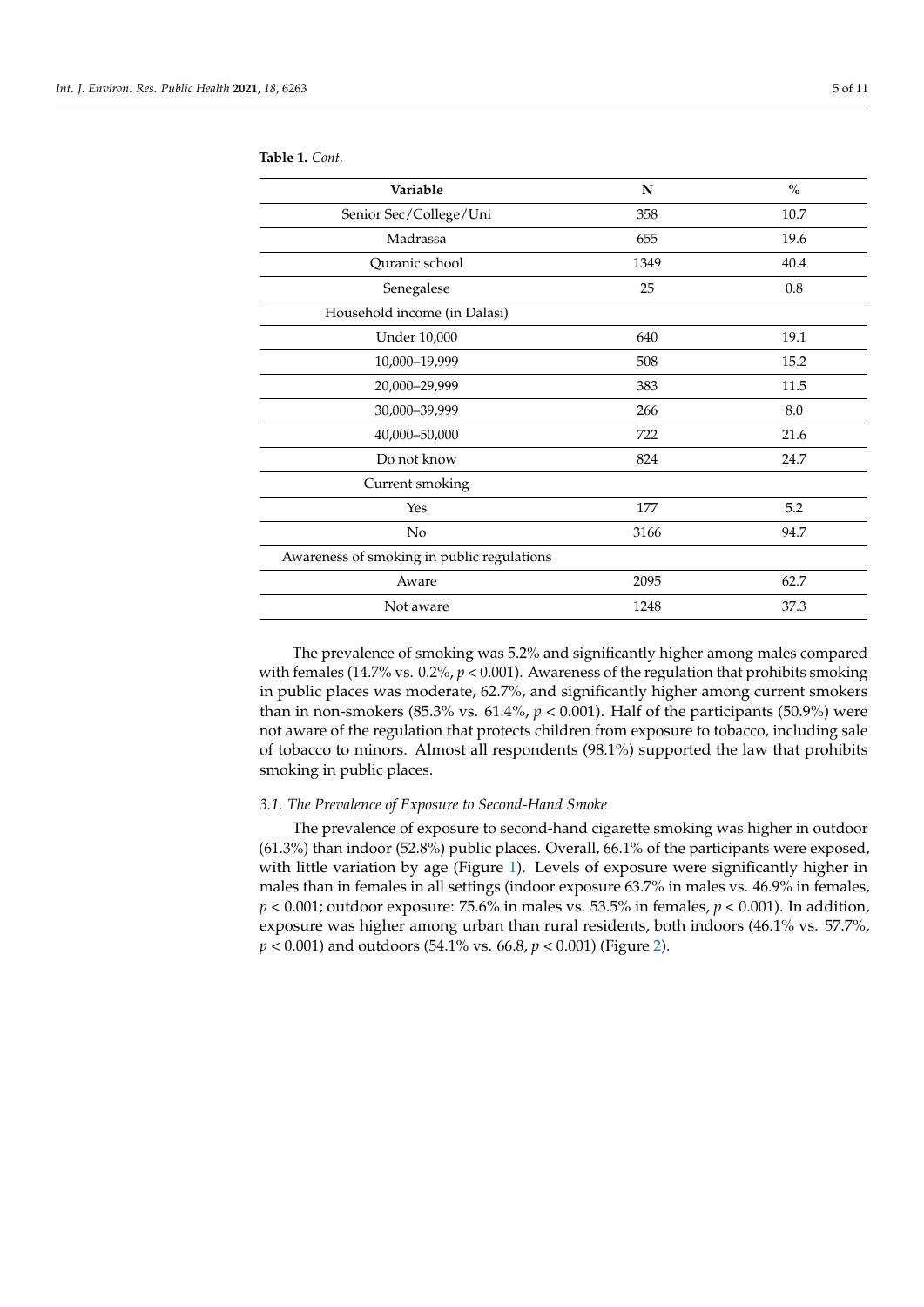<span id="page-5-0"></span>

Figure 1. Exposure to second-hand smoke by age. N.B.: The vertical lines on top of the bars represent the 95% Confidence Intervals.

<span id="page-5-1"></span>

Figure 2. Exposure to second-hand smoke by residence. N.B.: The vertical lines on top of the bars represent the 95% Confidence Intervals.

# *3.2. Factors Associated with Exposure to Second-Hand Smoke in Indoor and Outdoor Public 3.2. Factors Associated with Exposure to Second-Hand Smoke in Indoor and Outdoor Public Places*

*Places* ulation on smoking in public were strongly associated with exposure to second-hand smoke in public places (Table [2\)](#page-7-0). In model I (exposure to second-hand smoking in indoor public places), males were significantly more likely to be exposed than females (AOR =  $1.78$  95% CI: 1.51-2.10). Moreover, urban residents were almost three times more likely to be exposed than rural residents ( $AOR = 2.68$ , CI: 2.24–3.21). Those with higher education and those from households with higher income were less likely to be exposed in indoor public places (Table [2\)](#page-7-0). The odds of exposure to second-hand smoke were significantly higher among those unaware of smoking regulations (AOR = 1.46. CI: 1.25–1.71). Models II (outdoor public places) and III (both indoor and outdoor) produced similar results. Gender, ethnicity, residence, education, income level and level of awareness of the reg-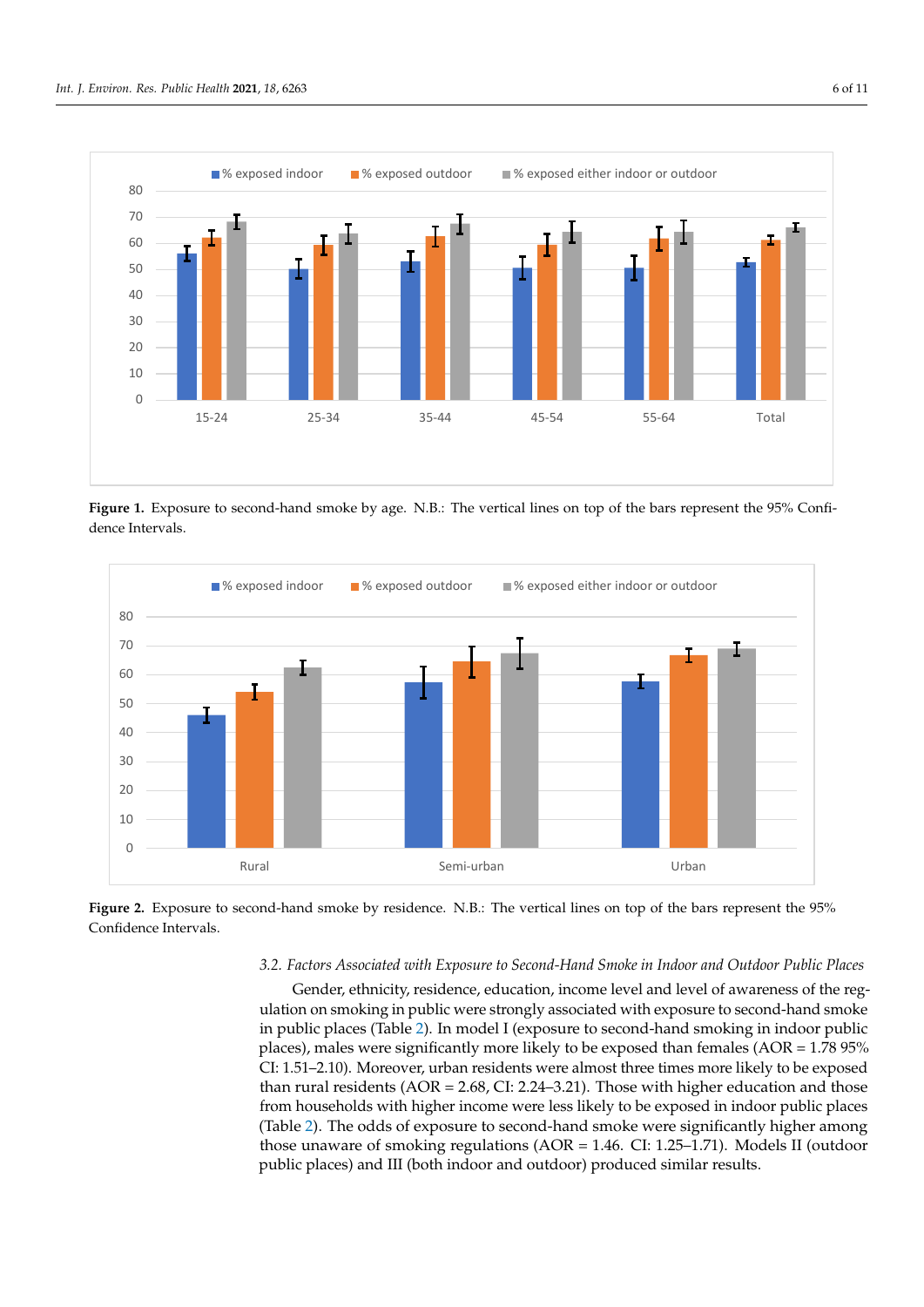|                    | Model I<br><b>Indoor Public Places</b> |                         | Model II<br><b>Outdoor Public Places</b> |                         | Model III<br>Indoor and/or Outdoor Public Places |                       |
|--------------------|----------------------------------------|-------------------------|------------------------------------------|-------------------------|--------------------------------------------------|-----------------------|
|                    | OR                                     | <b>AOR</b>              | <b>OR</b>                                | <b>AOR</b>              | <b>OR</b>                                        | <b>AOR</b>            |
| Age group          |                                        |                         |                                          |                         |                                                  |                       |
| $15 - 24$          | Reference                              | Reference               | Reference                                | Reference               | Reference                                        | Reference             |
| $25 - 34$          | $1.20(1.03 - 1.41)$ *                  | $1.05(0.81 - 1.35)$     | $1.12(0.95 - 1.31)$                      | $1.04(0.81 - 1.35)$     | $1.13(0.95 - 1.34)$                              | $1.05(0.81 - 1.37)$   |
| $35 - 44$          | $1.02(0.86 - 1.21)$                    | $0.78(0.59 - 1.04)$     | $0.92(0.77 - 1.10)$                      | $0.78(0.59 - 1.04)$     | $0.92(0.77 - 1.11)$                              | $0.74(0.55 - 1.00)$   |
| $45 - 54$          | $1.18(0.98 - 1.41)$                    | $0.87(0.64 - 1.18)$     | $1.06(0.87 - 1.28)$                      | $0.90(0.67 - 1.23)$     | $1.13(0.93 - 1.37)$                              | $0.88(0.64 - 1.20)$   |
| $55 - 64$          | $1.18(0.97 - 1.44)$                    | $0.95(0.69-1.31)$       | $0.97(0.79 - 1.19)$                      | $0.90(0.65 - 1.25)$     | $1.11(0.90 - 1.37)$                              | $0.95(0.68 - 1.33)$   |
| Sex                |                                        |                         |                                          |                         |                                                  |                       |
| Female             | Reference                              | Reference               | Reference                                | Reference               | Reference                                        | Reference             |
| Male               | $2.02(1.78 - 2.29)$ ***                | $1.78(1.51 - 2.10)$ *** | $2.62(2.29 - 3.01)$ ***                  | $2.40(2.02 - 2.86)$ *** | $2.78(2.40 - 3.21)$ ***                          | $2.49(2.08-2.99)$ *** |
| Residence          |                                        |                         |                                          |                         |                                                  |                       |
| Rural              | Reference                              | Reference               |                                          |                         | Reference                                        | Reference             |
| Semi-urban         | $1.13(0.92 - 1.38)$                    | $0.95(0.72 - 1.24)$     | $1.10(0.89 - 1.35)$                      | $1.09(0.82 - 1.45)$     | $1.02(0.82 - 1.26)$                              | $1.04(0.78 - 2.25)$   |
| Urban              | $1.44(1.28 - 1.63)$                    | $2.68$ (2.24–3.21) ***  | $1.55(1.37-1.76)$ ***                    | $2.34(1.96 - 2.80)$ *** | $1.23(1.08 - 1.40)$ **                           | $1.88(1.56-2.25)$ *** |
| Marital status     |                                        |                         |                                          |                         |                                                  |                       |
| Single             | Reference                              | Reference               | Reference                                | Reference               | Reference                                        | Reference             |
| Married            | $1.41(1.23 - 1.61)$ ***                | $1.13(0.89 - 1.45)$     | $1.27(1.11 - 1.46)$ ***                  | $1.05(0.81 - 1.35)$     | $1.44(1.25-1.66)$ ***                            | $1.09(0.84 - 1.41)$   |
| Divorced/Separated | $1.76(1.05 - 2.96)$ *                  | $1.64(0.79 - 3.39)$     | $1.50(0.89 - 2.52)$                      | $1.00(0.50 - 2.02)$     | $1.92(0.91.13 - 3.23)$ *                         | $1.48(0.73 - 2.99)$   |
| Widowed            | $2.26(1.55 - 3.31)$ ***                | $1.13(0.67 - 1.91)$     | $1.98(1.37 - 2.87)$ ***                  | $1.28(0.77 - 2.15)$     | $2.38(1.64 - 3.46)$ ***                          | $1.35(0.80 - 2.27)$   |
| Ethnicity          |                                        |                         |                                          |                         |                                                  |                       |
| Wollof             | Reference                              | Reference               | Reference                                | Reference               | Reference                                        | Reference             |
| Fula               | $1.15(0.98 - 1.34)$                    | $1.28(1.06 - 1.55)$ **  | $1.02(0.88 - 1.20)$                      | $1.16(0.96 - 1.41)$     | $1.02(0.87 - 1.19)$                              | $1.16(0.95 - 1.41)$   |

**Table 2.** Factors associated with exposure to second-hand smoke in public places ( $n = 3343$ ).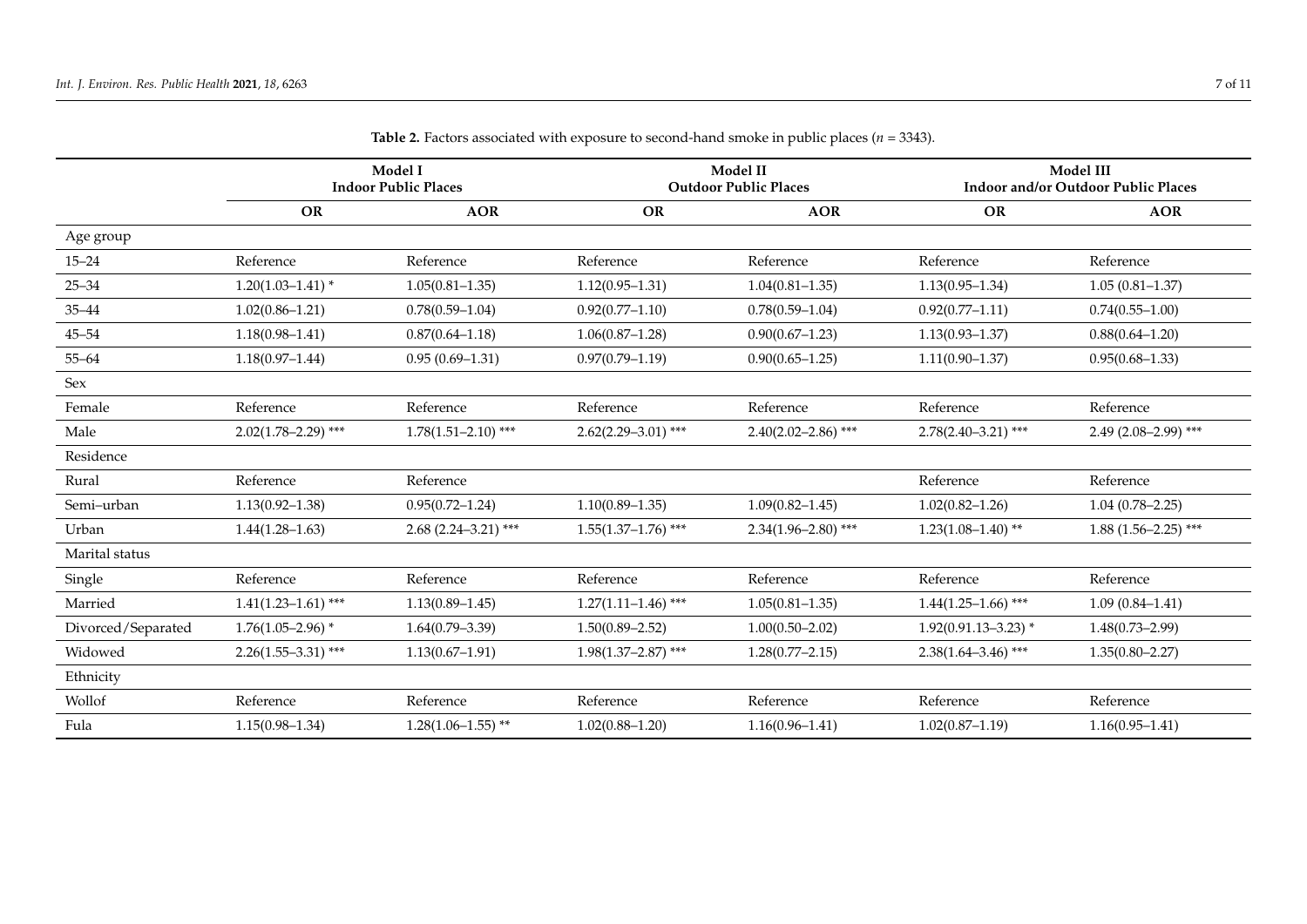|                                              | Model I<br><b>Indoor Public Places</b> |                         |                         | Model II<br><b>Outdoor Public Places</b> |                         | Model III<br>Indoor and/or Outdoor Public Places |  |
|----------------------------------------------|----------------------------------------|-------------------------|-------------------------|------------------------------------------|-------------------------|--------------------------------------------------|--|
|                                              | <b>OR</b>                              | <b>AOR</b>              | <b>OR</b>               | <b>AOR</b>                               | <b>OR</b>               | <b>AOR</b>                                       |  |
| Mandinka                                     | $0.44(0.38 - 0.51)$ ***                | $0.43(0.36 - 0.52)$ *** | $0.72(0.63 - 0.84)$ **  | $0.73(0.60 - 0.89)$ **                   | $0.56(0.48 - 0.66)$ *** | $0.62(0.50 - 0.75)$ ***                          |  |
| Others                                       | $0.49(0.36 - 0.66)$ ***                | $0.53(0.36 - 0.78)$ *** | $0.56(0.40 - 0.77)$ **  | $0.60(0.40 - 0.90)$ **                   | $0.48(0.34 - 0.68)$ *** | $0.57(0.37-0.88)$ *                              |  |
| Education                                    |                                        |                         |                         |                                          |                         |                                                  |  |
| No formal education                          | Reference                              | Reference               | Reference               | Reference                                | Reference               | Reference                                        |  |
| <b>Lower Basic</b>                           | $0.55(0.41 - 0.75)$ ***                | $0.62$ (0.43-0.91) *    | $0.64(0.47 - 0.88)$ **  | $0.67(0.46 - 0.98)$ *                    | $0.61(0.44 - 0.84)$ **  | $0.67(0.45 - 0.99)$ *                            |  |
| Upper basic/Jun Sec                          | $0.57(0.43 - 0.75)$ ***                | $0.58(0.41 - 0.83)$ **  | $0.70(0.52 - 0.93)$ *   | $0.68(0.48 - 0.96)$ *                    | $0.61(0.44 - 82)$ ***   | $0.60(0.42 - 0.88)$ **                           |  |
| Senior Sec/College/Uni                       | $0.65(0.49 - 0.86)$ ***                | $0.63(0.44 - 0.89)$ **  | $0.60(0.45 - 0.81)$ **  | $0.57(0.40 - 0.81)$ **                   | $0.57(0.42 - 0.78)$ *** | $0.58(0.40 - 0.84)$ **                           |  |
| Madrassa                                     | $0.96(0.74 - 1.24)$                    | $1.08(0.79 - 1.47)$     | $0.91(0.75 - 1.21)$     | $0.92(0.67 - 1.28)$                      | $1.03(0.79 - 1.35)$     | $1.01(0.74 - 1.40)$                              |  |
| Quranic school                               | $1.16(0.92 - 1.47)$                    | $1.27(0.96 - 1.69)$     | $0.95(0.75 - 1.21)$     | $0.99(0.75 - 1.31)$                      | $1.09(0.85 - 1.39)$     | $1.10(0.83 - 1.46)$                              |  |
| Senegalese                                   | $0.88(0.43 - 1.82)$                    | $0.70(0.30 - 1.66)$     | $0.62(0.29 - 1.36)$     | 0.59(0.251.42)                           | $0.70(0.32 - 1.57)$     | $0.71(0.29 - 1.72)$                              |  |
| Household income                             |                                        |                         |                         |                                          |                         |                                                  |  |
| <b>Under 10,000</b>                          | Reference                              | Reference               | Reference               | Reference                                | Reference               | Reference                                        |  |
| 10,000-19,999                                | $1.17(0.94 - 1.45)$                    | $1.54(1.20-1.99)$ ***   | $1.04(0.84 - 1.30)$     | $1.36(1.05 - 1.75)$ *                    | $1.06(0.85 - 1.32)$     | $1.24(0.96 - 1.60)$                              |  |
| 20,000-29,999                                | $0.88(0.70 - 1.13)$                    | $1.16(0.89 - 1.53)$     | $0.84(0.66 - 1.07)$     | $1.02(0.78 - 1.35)$                      | $0.83(0.65 - 1.07)$     | $0.96(0.73 - 1.28)$                              |  |
| 30,000-39,999                                | $0.90(0.69 - 1.18)$                    | $1.09(0.80 - 1.49)$     | $0.69(0.52 - 0.91)$ **  | $0.72(0.53 - 1.00)$                      | $0.67(0.50 - 0.90)$ **  | $0.68(0.49 - 0.95)$ *                            |  |
| 40,000-50,000                                | $0.86(0.70 - 1.04)$                    | $0.82(0.65 - 1.04)$     | $0.80(0.66 - 0.98)$ *   | $0.71(0.56 - 0.90)$ **                   | $0.73(0.60 - 0.90)$ *** | $0.70(0.55 - 0.90)$ ***                          |  |
| Do not know                                  | $0.84(0.70 - 1.02)$                    | $0.93(0.75 - 1.17)$     | $0.80(0.66 - 0.98)$     | $0.82(0.65 - 1.02)$                      | $0.88(0.37 - 2.15)$     | $0.73(0.58 - 0.92)$ **                           |  |
| Awareness of smoking in<br>public regulation |                                        |                         |                         |                                          |                         |                                                  |  |
| Aware                                        | Reference                              | Reference               | Reference               | Reference                                | Reference               | Reference                                        |  |
| Not aware                                    | $1.68(1.49 - 1.90)$ ***                | $1.46(1.25 - 1.71)$ *** | $1.76(1.56 - 1.99)$ *** | $1.47(1.26 - 1.73)$ ***                  | $1.80(1.59 - 2.04)$ *** | $1.48(1.26 - 1.73)$ ***                          |  |
|                                              |                                        |                         |                         |                                          |                         |                                                  |  |

**Table 2.** *Cont.*

<span id="page-7-0"></span> $p < 0.05$ , \*\*  $p \le 0.01$ , \*\*\*  $p \le 0.001$ . OR = Unadjusted odds ratio. AOR = Adjusted odds ratio. Reference = Reference category in regression n analysis.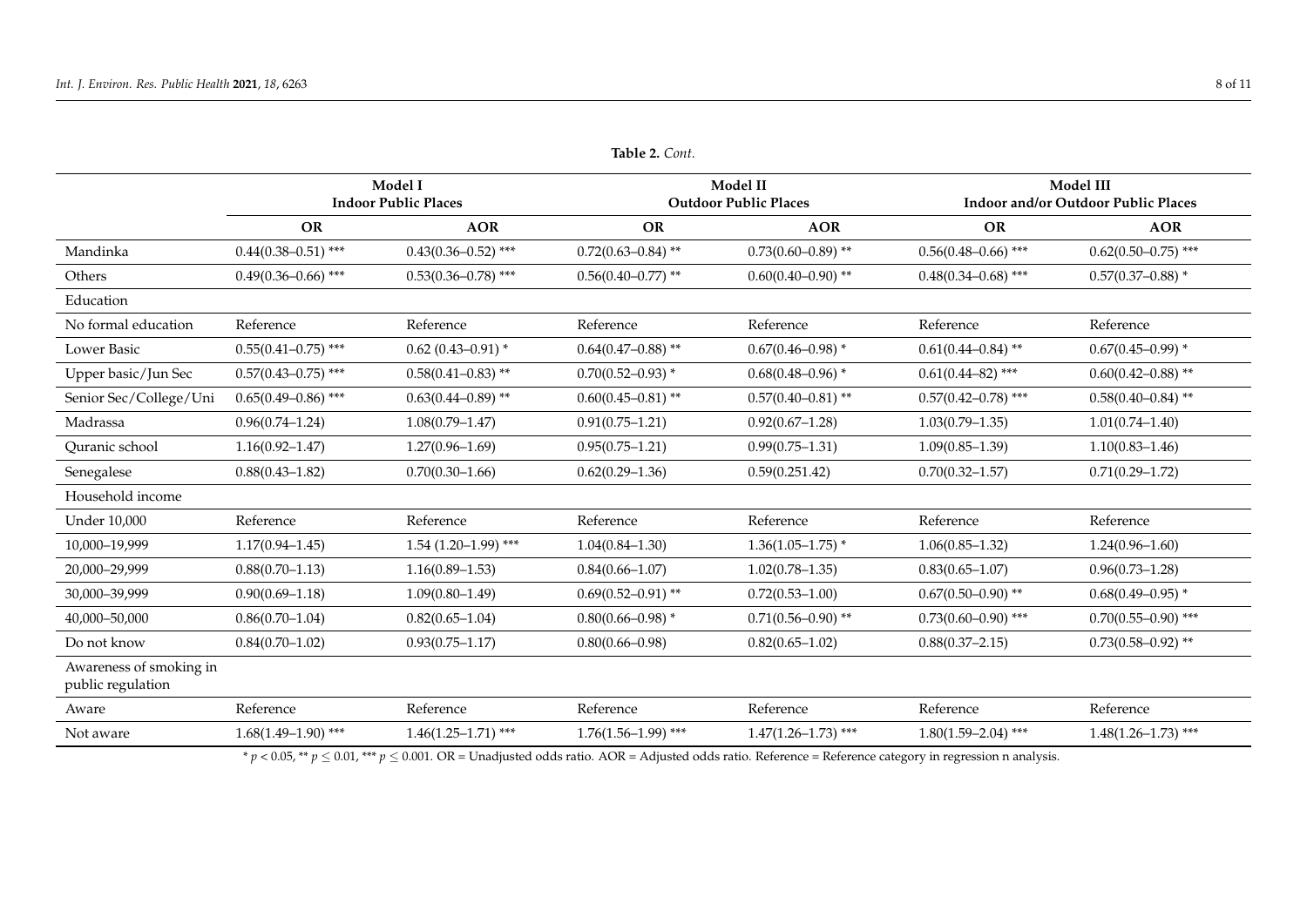# **4. Discussion**

Exposure to second-hand smoke in public places, despite the existing tobacco control regulations that prohibit smoking in public, remains high in The Gambia. Awareness of such regulations was moderate while it was low for the regulations protecting children. This can serve as a barrier to the implementation of tobacco control regulations. Interestingly, most respondents, including smokers, supported the law against smoking in public places and other smoke-free regulations. The factors strongly associated with exposure to second-hand smoke in both indoor and outdoor public places included male gender, lower education, lower household income, urban residence, ethnicity, and lack of awareness of smoke-free regulations.

Exposure to tobacco smoke was high and, although previous surveys focused on different age groups [\[3,](#page-10-2)[4\]](#page-10-3), exposure was similarly high in this study. A cross-sectional survey in secondary schools in The Gambia found that 59.2% of those 12–20 years old were exposed to second-hand smoke in indoor public places and 61.4% in outdoor public places [\[4\]](#page-10-3). Preliminary analysis of the 2017 GYTS revealed that 61.8% of students (13–15 years old) were exposed to second-hand smoke in enclosed public places [\[3\]](#page-10-2). In our study, women were much less exposed in both indoor and outdoor public places, a finding that is similar to results from South Africa where females were less likely to be exposed in all locations except their homes [\[12\]](#page-10-11). In India, males were also more likely to be exposed in public places, but females were more likely to be exposed at home [\[13\]](#page-10-12).

In a previous study in The Gambia, higher maternal education and living with parents was significantly associated with lower risks of exposure while higher level of education among fathers was associated with increased odds of exposure in public places [\[4\]](#page-10-3), suggesting highly educated mothers protected their children from exposure to cigarette smoke. In Farafenni, higher education was also a strong protector of being exposed to second-hand smoke, suggesting that increasing public awareness is a good strategy. Our findings also concur with a study in Mongolia and China where among non-smoking women, those with a higher education were less likely to be exposed to second-hand tobacco smoke compared to those with a lower level of education [\[12\]](#page-10-11).

Individuals with a lower income were more likely to be exposed to tobacco smoke in both indoor and outdoor public places. Lower socio-economic status was associated with exposure to second-hand smoke in households in the Republic of Korea [\[14\]](#page-10-13). A study on exposure to domestic second-hand smoke in 15 low-and-middle-income countries reported that exposure to second-hand smoke, in most countries, was higher among the socio-economically disadvantaged [\[15\]](#page-10-14). These findings on socio-economic status, fairly consistent in several studies, including the current research, reflect the greater risk of secondhand smoke exposure among the less affluent because they are more likely to work or live in settings with smokers and, for public places, poorer enforcement of existing regulations.

Women were less likely to be exposed to second-hand smoke than men. As suggested in the literature, women have a very important role in protecting themselves, children, and other family members from exposure to cigarette smoke [\[16\]](#page-10-15). They may also be less likely to visit public places (such as workplaces) where smokers are present. Women can be powerful advocates for health protection measures and should be involved in tobacco control at local and national level. The Ministry of Health of The Gambia has a long-standing tradition of using organized women groups and traditional communicators (most of them women) in transmitting key health messages to the population. This could be further strengthened and integrated as part of the national campaign to sensitize communities on the dangers of second-hand tobacco smoke and the tobacco control regulations.

Education was a strong protector of being exposed to second-hand smoke which may suggest that measures raising awareness may have an important role to play, although it is also likely that more highly educated individuals are less likely to be living or working with other smokers. The results of the multivariable regression analysis show that non-smokers unaware of the regulations are more likely to be exposed to cigarette smoke in public places. Our findings also suggest that those with a lower level of education are more likely to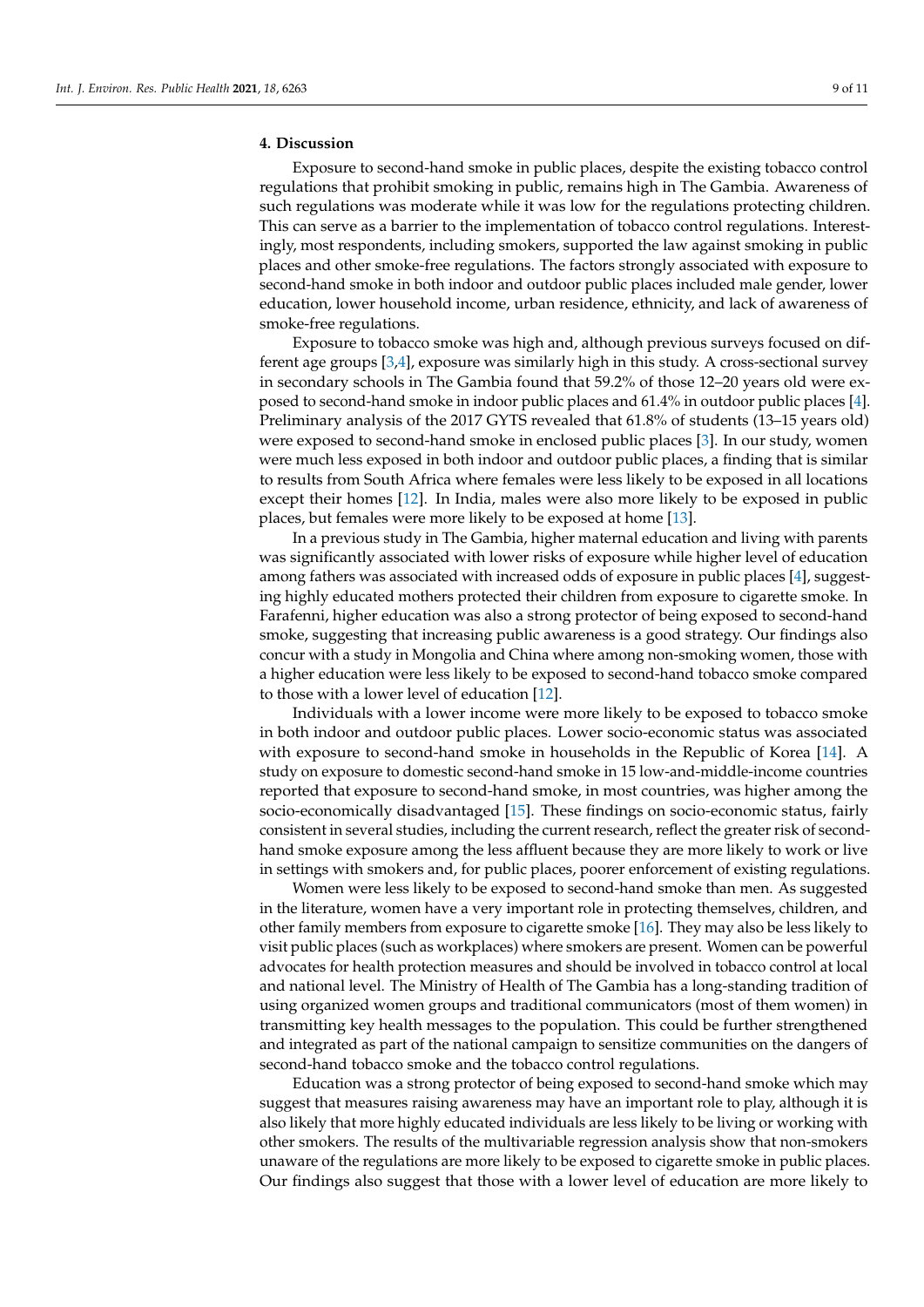be exposed to cigarette smoke in public places compared with participants with a high school or college/university education. As people's knowledge of and belief in the adverse health effects of tobacco use increase, the likelihood of using tobacco decreases and their support for protective policies increases [\[17\]](#page-10-16). Members of a well-informed society are also more likely to take up and support policies for a tobacco-free environment. Therefore, the Ministry of Health and partners should strengthen their community sensitization programs to raise awareness of smoke-free regulations.

#### *Strengths and Limitations*

This is the first study on exposure to second-hand smoke in public places among both adolescents and adults in The Gambia. The study has identified both the population subgroups at a higher risk of exposure and settings where these subgroups are being exposed, and thus can be used to guide policy and enforcement efforts. These research findings can be used to inform the development of effective policies and strategies for the control of tobacco and non-communicable diseases in The Gambia, which can be adapted by other low- and middle-income countries. They can also be used as a baseline to monitor, over time, compliance with the smoke-free regulations.

There are some limitations, including the low male response rate, mainly due to high seasonal migration, which may have underestimated overall exposure as men are more likely to smoke and to be exposed to environmental tobacco smoke. The early suspension of field activities due to the COVID-19 pandemic is another limitation as the final sample size was smaller than expected. In addition, the study was based on survey interview data and all the information on exposure to second-hand tobacco smoke was self-reported. An objective measurement of exposure to second-hand smoke, e.g., urine and/or blood analysis to assess cotinine (nicotine metabolite) was not performed. Participants can therefore under report or over report their exposure status. Future studies in The Gambia and in other African countries should explore objective measurements of exposure.

#### **5. Conclusions**

Our findings illustrate that exposure of both smokers and non-smokers to secondhand smoke is high in The Gambia despite smoke-free regulations, indicating there are still gaps in tobacco control, especially on the implementation of smoke-free laws. People aware of the smoke-free regulations and women with a higher level of education were less likely to be exposed to second-hand smoke in both indoor and outdoor public places. The Ministry of Health and its partners, including the members of the Tobacco Control Committee, should continue to strengthen their advocacy and sensitization programs to ensure smoke-free regulations are fully implemented and enforced.

**Author Contributions:** All authors contributed to the formulation of the research project; B.C. implemented the project, conceptualized the paper, analyzed the data and wrote the first draft of the manuscript; U.D. supervised all project activities. All authors have read and agreed to the published version of the manuscript.

**Funding:** Funding for this research comes from the Tobacco Control Capacity Programme (grant number MR/P027946/2) supported by UK Research and Innovation (UKRI) with funding from the Global Challenges Research Fund.

**Institutional Review Board Statement:** The study was conducted according to the guidelines of the Declaration of Helsinki and approved by The Gambia Government/Medical Research Council Unit The Gambia at the London School of Hygiene and Tropical Medicine Joint Ethics Committee (Ref. 17898, 13/11/2019).

**Informed Consent Statement:** Informed consent was obtained from all subjects involved in the study. Participants aged 18 years and above were asked to provide written informed consent. For minors (15–17 years), parents' written assent was obtained in addition to the informed consent.

**Data Availability Statement:** Data reported in this study are from an ongoing longitudinal study, but the data is not yet publicly available.